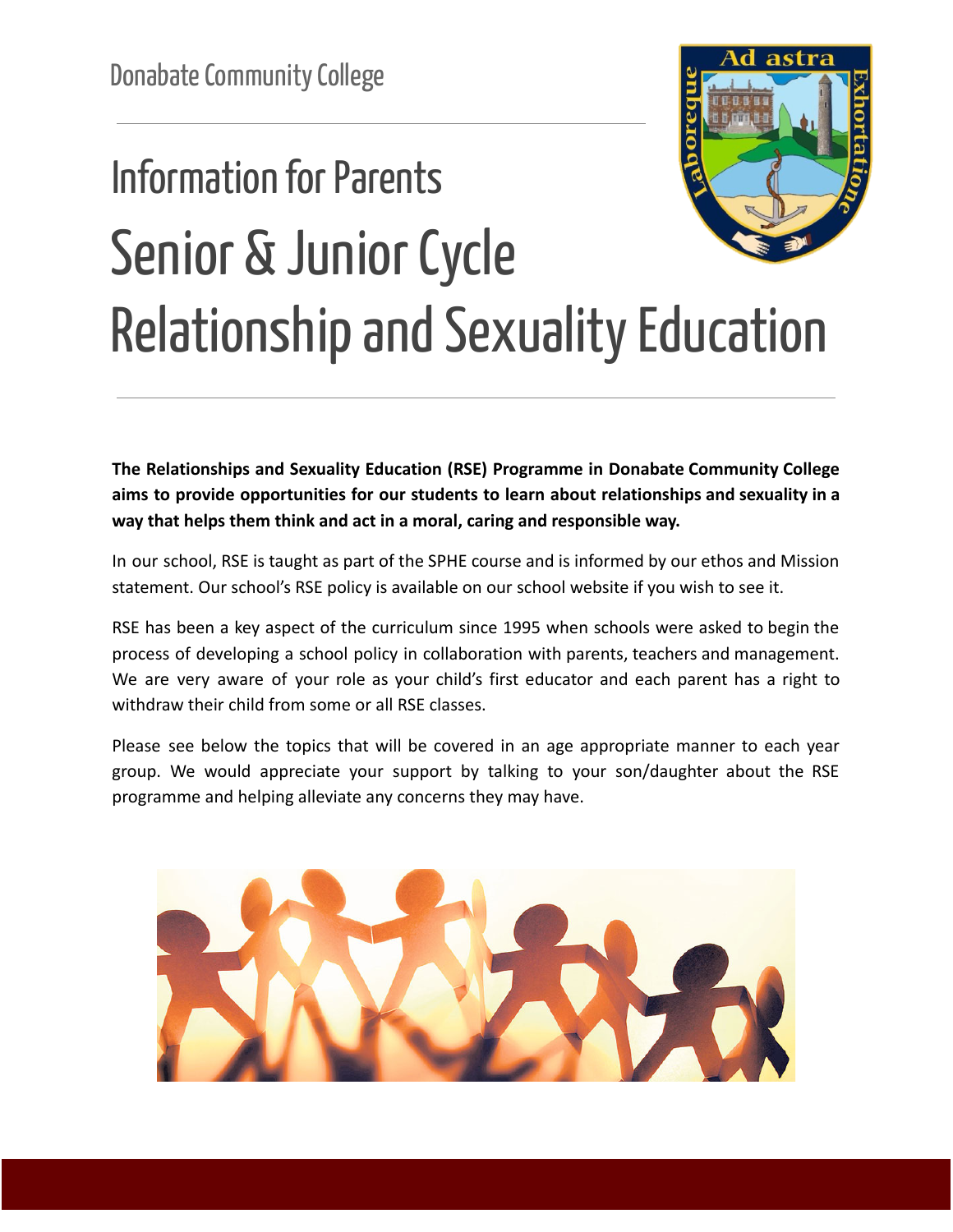## Junior Cycle RSE

SPHE teachers will start to deliver a 6 week Relationships and Sexuality Education (RSE) Programme to your son/daughter during March 2020.

The Junior Cycle RSE programme used in Donabate Community College has been designed by b4udecide.ie in partnership with the Department of Education and Skills, the National Youth Council of Ireland and Parent Line. The handbook and lesson plans we will use are available at www.b4udecide.ie.



The Facts without the Lecture

|          | <b>Human Relationships</b>                                                                                                                                                                                                                                                                    | <b>Human Growth and</b><br><b>Development</b>                                                                                                                                   | <b>Human Sexuality</b>                                                                                                                                                                             |
|----------|-----------------------------------------------------------------------------------------------------------------------------------------------------------------------------------------------------------------------------------------------------------------------------------------------|---------------------------------------------------------------------------------------------------------------------------------------------------------------------------------|----------------------------------------------------------------------------------------------------------------------------------------------------------------------------------------------------|
| 1st Year | Me as unique and different:<br>Self-esteem<br>$\bullet$<br>Body Awareness / Body<br>$\bullet$<br>Care<br><b>Common Senses</b><br>Friendship<br><b>Developing Ground</b><br>$\bullet$<br><b>Rules</b><br>Friendship<br>$\bullet$<br>Communication and<br>$\bullet$<br>Respect<br><b>Values</b> | Changes at puberty:<br>Puberty<br><b>Hygiene Hints</b><br>'Busy Bodies' HSE<br>booklet<br>The male and female<br>reproductive systems<br>The words we use<br>Human reproduction | Images of male and female<br>Don't box me in!<br>The influences of the media                                                                                                                       |
| 2nd Year | <b>Managing Relationships</b><br><b>Managing Relationships</b><br>$\bullet$<br><b>Family ties</b><br>$\bullet$<br><b>Healthy Friendships</b><br>$\bullet$<br>Building a relationship<br>$\bullet$<br>How I relate<br>$\bullet$<br>Peer pressure and other<br><b>influences</b>                | From conception to birth<br>The Miracle of New Life<br><b>Pregnancy and Birth</b>                                                                                               | Recognising and expressing<br>feelings and emotions<br>Feelings and<br>adolescence<br>Saying how I feel<br>Health and personal safety<br>Take care<br>The age of consent<br>STIs and contraception |
| 3rd Year | <b>Relationships</b><br>What's important?<br>Respect, Rights &<br><b>Responsibilities</b><br><b>Conflict</b><br><b>Relationship Pressures</b><br>$\bullet$<br><b>Resisting Relationship</b><br>$\bullet$<br><b>Pressures</b>                                                                  | Where am I now?<br>Self-esteem<br>The 'circle of life'                                                                                                                          | <b>Body Image</b><br>The image of me<br><b>Respect and Tolerance</b><br>for Difference                                                                                                             |